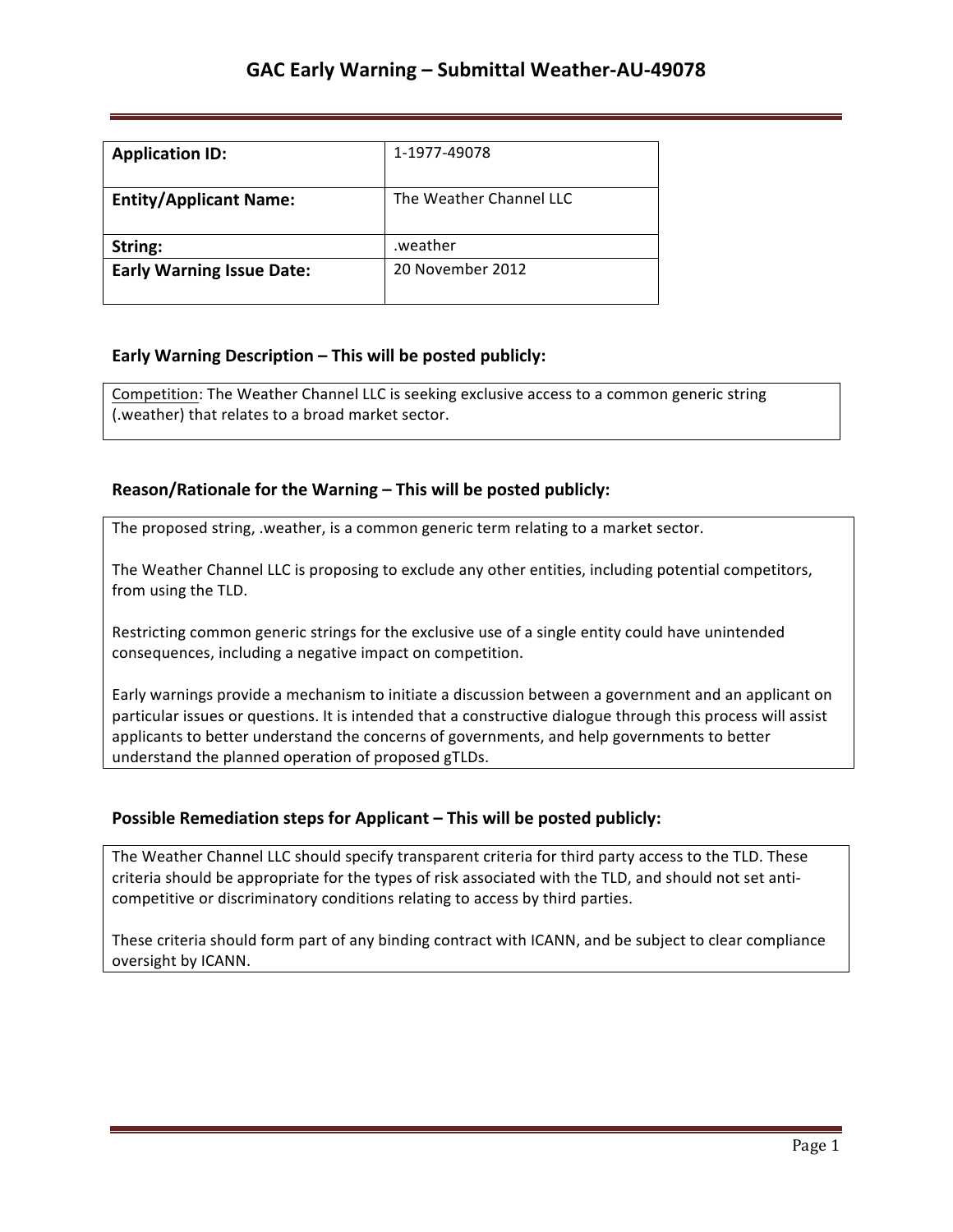## **Further Notes from GAC Member(s) (Optional) – This will be posted publicly:**

This Early Warning is from the Department of Broadband, Communications and the Digital Economy (DBCDE), on behalf of the Australian Government. In the first instance, communications and responses to this early warning should be emailed to gacearlywarning@gac.icann.org, with the text "Australian EW" and the application ID in the subject field.

# **INFORMATION FOR APPLICANTS**

# **About GAC Early Warning**

The GAC Early Warning is a notice only. It is not a formal objection, nor does it directly lead to a process that can result in rejection of the application. However, a GAC Early Warning should be taken seriously as it raises the likelihood that the application could be the subject of GAC Advice on New gTLDs or of a formal objection at a later stage in the process. Refer to section 1.1.2.4 of the Applicant Guidebook (http://newgtlds.icann.org/en/applicants/agb) for more information on GAC Early Warning.

## **Instructions if you receive the Early Warning**

**ICANN** strongly encourages you work with relevant parties as soon as possible to address the concerns voiced in the GAC Early Warning.

### **Asking questions about your GAC Early Warning**

If you have questions or need clarification about your GAC Early Warning, please contact gacearlywarning@gac.icann.org. As highlighted above, ICANN strongly encourages you to contact gacearlywarning@gac.icann.org as soon as practicable regarding the issues identified in the Early Warning. 

### **Continuing with your application**

If you choose to continue with the application, then the "Applicant's Response" section below should be completed. In this section, you should notify the GAC of intended actions, including the expected completion date. This completed form should then be sent to gacearlywarning@gac.icann.org. If your remediation steps involve submitting requests for changes to your application, see the change request process at http://newgtlds.icann.org/en/applicants/customer-service/change-requests.

In the absence of a response, ICANN will continue to process the application as submitted.

### **Withdrawing your application**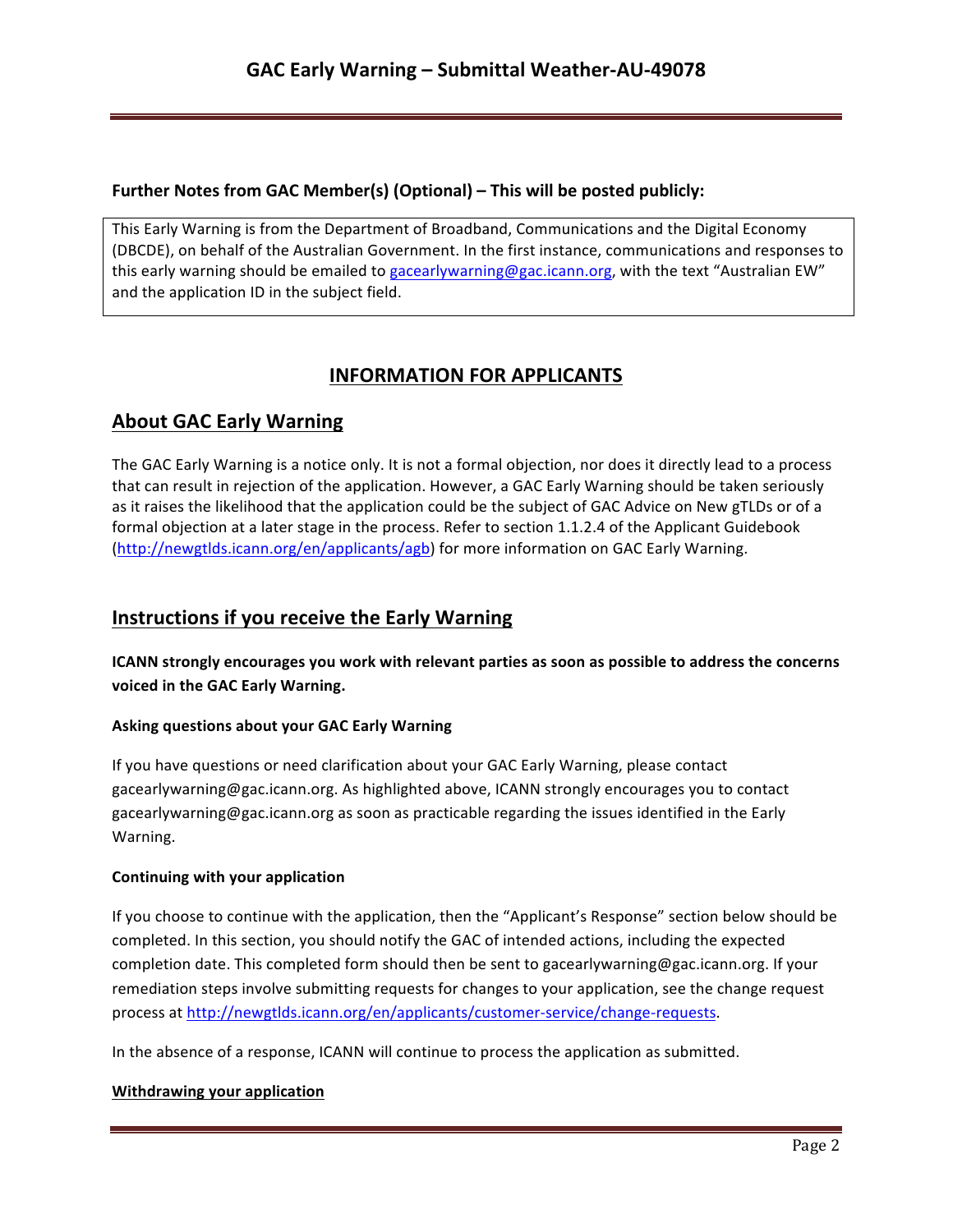# **GAC Early Warning – Submittal Weather-AU-49078**

If you choose to withdraw your application within the 21-day window to be eligible for a refund of 80% of the evaluation fee (USD 148,000), please follow the withdrawal process published at http://newgtlds.icann.org/en/applicants/customer-service/withdrawal-refund. Note that an application can still be withdrawn after the 21-day time period; however, the available refund amount is reduced. See section 1.5 of the Applicant Guidebook.

For questions please contact: **gacearlywarning@gac.icann.org** 

### **Applicant Response:**